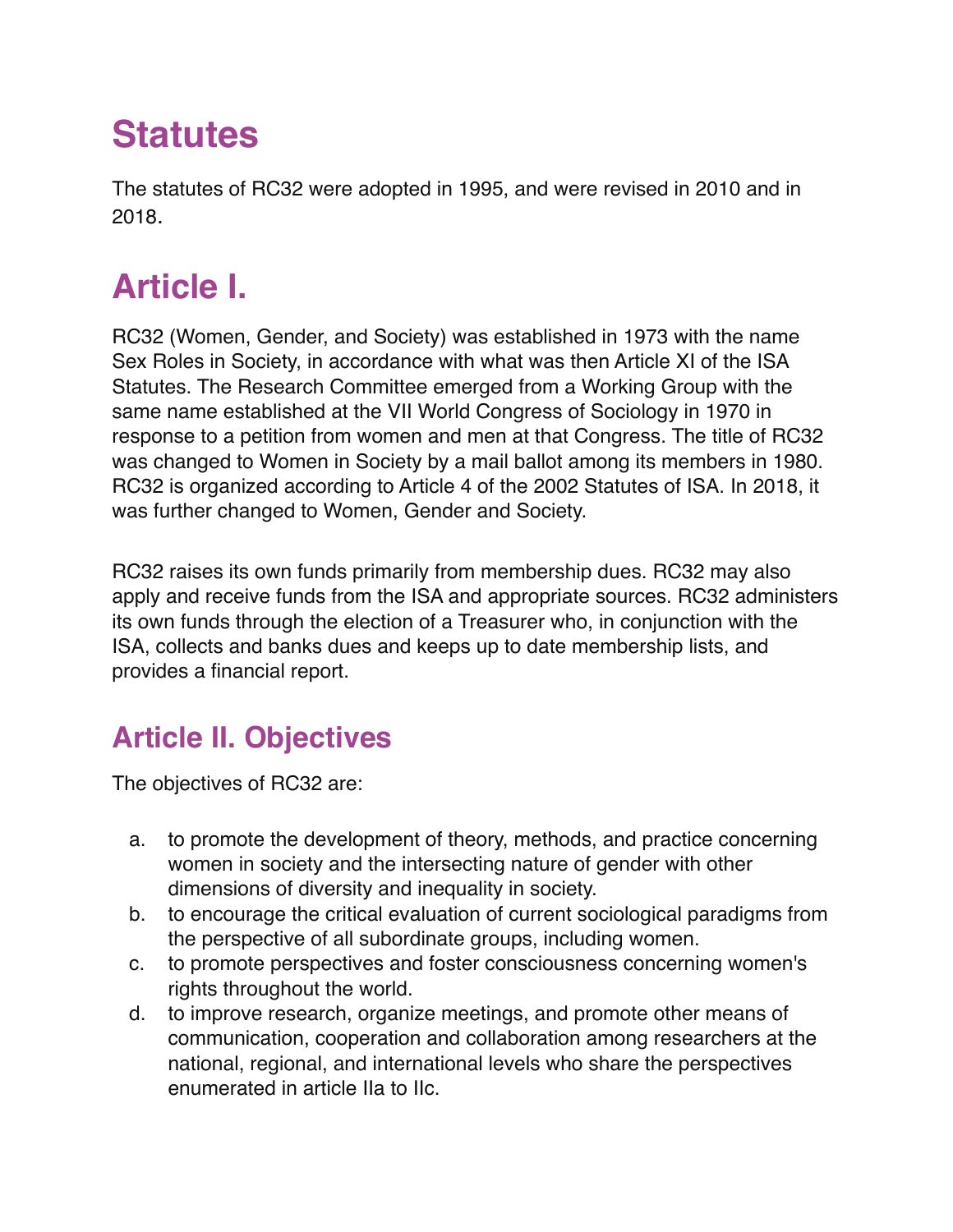- e. to forge links with research committees on women in other international social science associations in order to exchange information across interdisciplinary boundaries and to promote mutually beneficial joint ventures (e.g., planning inter-Congress and pre-Congress conferences, producing newsletters, etc.).
- f. to maintain continuing contact with UN agencies, and nongovernmental organizations (NGOs) related to our activities, to maintain continuing links with other research groups within the ISA, and to take an active part in establishing international priorities through consultancy, advocacy, and networking activities; and
- g. to contribute to increased awareness of the objectives and activities of the ISA.

#### **Article III. Activities**

The following are the major means employed to achieve these objectives:

- a. ongoing information exchange among members is achieved through the newsletter and Facebook which is produced at regular intervals - at least two issues per year - and disseminated to members.
- b. the Council has a mandate to encourage collaborative international research and to promote RC32 objectives.
- c. board members and other members of RC32 initiate and participate in pre-Congress and inter-Congress workshops and conferences.
- d. members of RC32 contribute to international communication through their publications in ISA journals and other social science media, in addition to presenting papers at ISA and RC32 workshops, conferences, and Congresses.
- e. members of RC32 participate in international research projects in their individual capacities and may use the RC32 network to locate international collaborators.
- f. within the ISA, board members and other members of RC32 are encouraged to participate in planning the programs of future Congresses, with particular reference to planning Symposia and joint sessions with other Research Committees, Working groups, Thematic Groups etc. and National Associations.
- g. outside the ISA, board members and other members of RC32 are encouraged to forge ties with professional associations, women's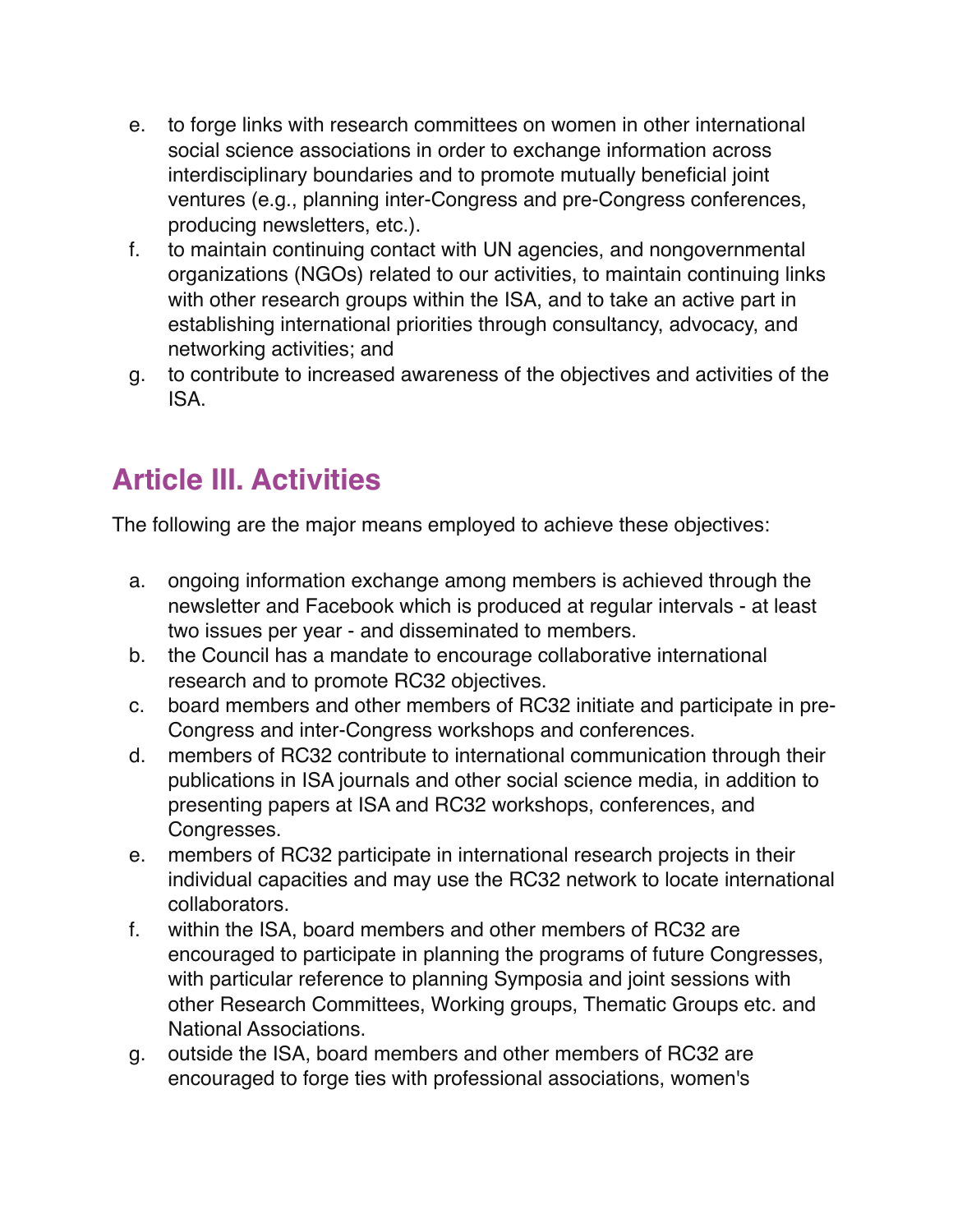organizations, international agencies and NGOs in order to achieve the above goals.

#### **Article IV. Membership**

- a. The Research Committee consists of individual members, who shall be either regular members or affiliated members.
	- i. Regular members shall be individuals who are paid members of both RC32 and ISA.
	- ii. Affiliated members shall be individuals interested in the activities of RC32, who are not members of the ISA. Affiliated members are not counted by ISA in their calculation of RC32 members for purposes of grants or session allocation, but they are included on emails sent to RC32 members.
- b. All regular and affiliated members of RC32 shall be entitled to vote and participate in activities of the Research Committee, except that affiliated members may not run for or be elected to the board of RC32. All members are informed of Committee activities and receive its newsletter free of charge.
- c. All regular and affiliated members of RC32 are expected
	- i. to uphold the present Statutes of RC32 and to adhere to the stipulations of the present statutes;
	- ii. to conscientiously fulfill the tasks entrusted to them by the General Meeting or other bodies of RC32;
	- iii. to participate actively in recruiting new members, to disseminate news of Committee activities and of research by Committee members, and to participate in the intellectual work of the research committee;
	- iv. to pay dues to the ISA secretariat for a four year period in a timely manner or to seek an exemption from dues by application to the RC32 Secretary.

#### **Article V. RC Board**

a. As an optional possibility, candidates for Chair Elect may be nominated as part of a team of two candidates who will fill the office together. In such a case 'Chair Elect',\* 'Chair', and 'Past Chair', when used in the Statutes, is to be understood as 'Co-Chair Elect', 'Co-Chair', and 'Co-Past Chair' respectively.

\*Chair/co-Chairs is used when communicating with RC32 and President/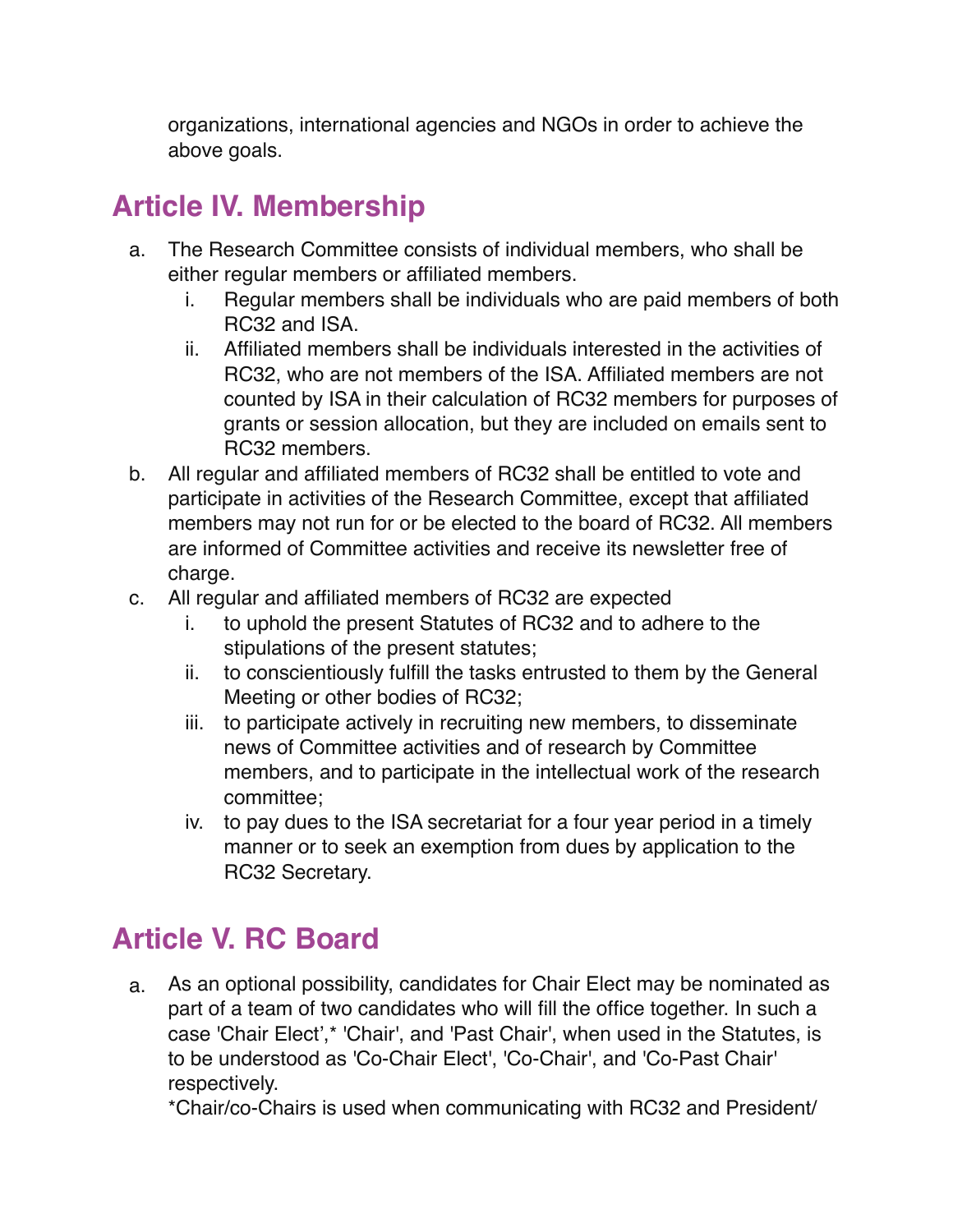co-President is used when communicating with ISA and other RCs.

- b. The governing body of RC32 is the RC Board which consists of:
	- i. the officers:
		- Chair
		- Past Chair
		- Chair-Elect
		- Secretary-Treasurer
		- Newsletter Editor
	- ii. other board members
		- Regional Representatives. One to four regional representatives shall be elected to reflect as far as possible the varied regions of the world. Regional representatives have a limit of not more than two for one country.
- c. Each member of the Board must at all times be in good standing of the ISA and RC32.
- d. The Board aims to achieve regional representation of RC32 membership.
- e. Any member of the Board who does not carry out the basic functions of board membership, or offer appropriate reasons for a temporary inability to do so, shall, after a period of 6 months notice (given by the Chair—after consultation with the other officers—or in the case of the Chair's inactivity, consultation by the Secretary, Treasurer with the other officers), be deemed to have resigned and shall be notified by the Chair.
- f. Temporary vacancies in the Board between consecutive ISA World Congresses may be filled by appointment by the Chair, in accordance with ISA Statute 4.5, with the reasons for choice being explained at the following General Business Meeting of the Research Committee.
- g. Any Board member not in good standing with either the ISA or RC32 may be replaced by the Chair after a period of 3 months' notice, according to paragraph V.f.
- h. One of the Board members, identified by the Board, will assume the responsibilities of the Chair of the Board in the case of death, incapacitation, resignation or other inability of the incumbent to carry out the responsibilities of the office of the Chair. In the case of the Chair's membership in ISA and/or RC32 lapsing, the Secretary is required to inform the Board and to serve a three-month period of grace notice on the Chair after which the above mentioned replacement measures will be put into effect.

#### **Article VI. Electoral Procedures**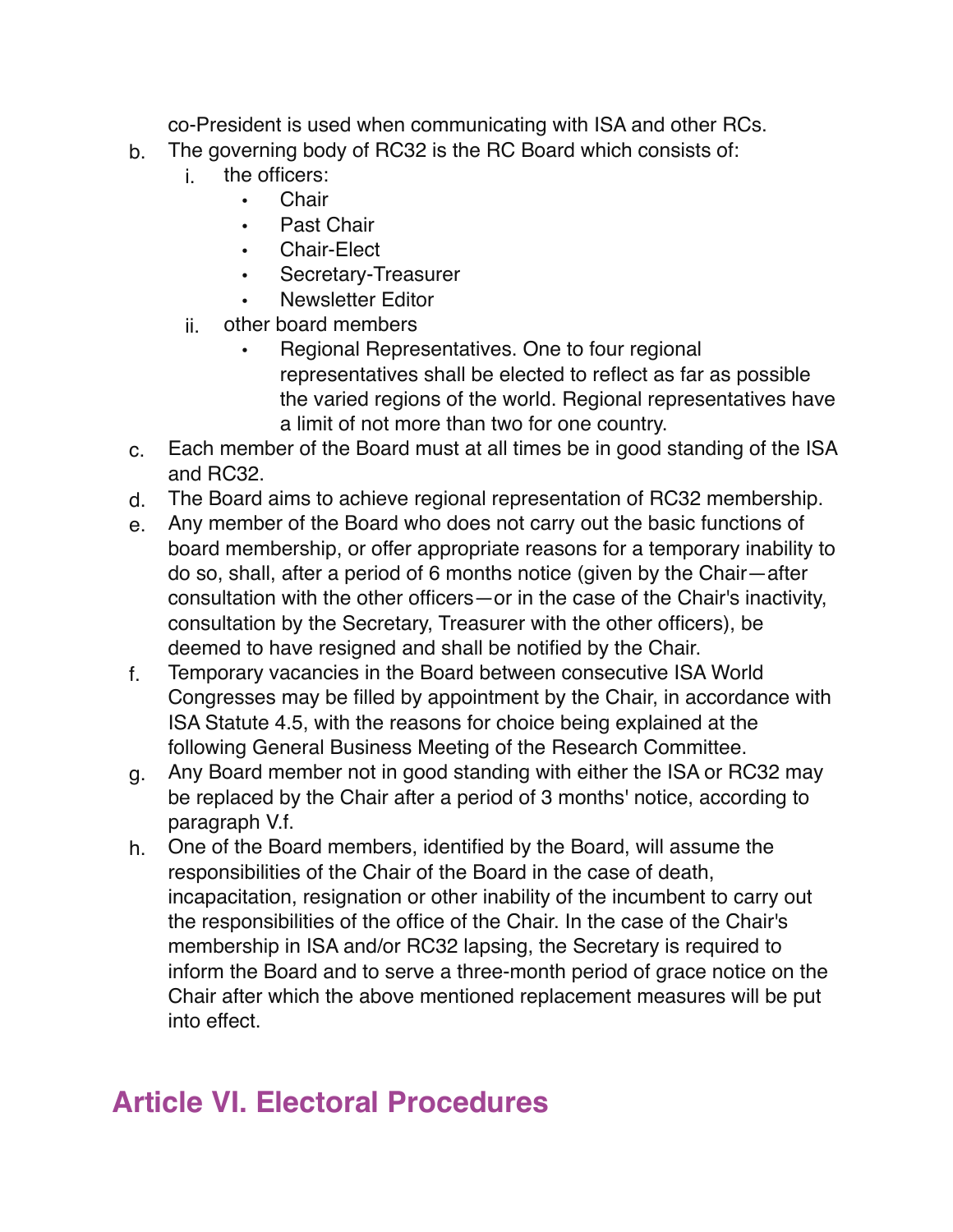- a. The Board of RC32 is elected every four years, just prior to the ISA World Congress, for a four-year term between each World Congress of Sociology, with their term to commence at the following World Congress.
- b. The elections shall be carried out under the direction of the Nominations and Elections Committee.
- c. The Nominations and Elections Committee shall be chaired by the Past Chair/s, and include two other members, who are not current members of the Board, and will also not be eligible for nomination to the Board. The committee is responsible for preparing the list of nominations for RC32 officers and other Board members and for conducting the elections.
- d. To ensure participation by all regular and affiliated members, the election process (including nominations) shall be done by mail, normally by e-mail. To this end, the Chair of the Nominations and Elections Committee shall prepare a nominations form, to be sent to all regular and affiliated members at least five weeks before the election day.
- e. All **regular and affiliated members** of RC32 shall be entitled to nominate candidates for the Board. Nominations for Regional Representatives may be made from the floor at the Business meeting, if supported by three members and the RC 32 Board, and if made with the consent of the candidates. Nominated candidates must be **regular members** of RC32. Potential candidates shall confirm their willingness to accept the respective position on the Board, should they be elected, and to remain a regular member in good standing for the duration of the mandate, and shall return the nomination form (which includes the above declaration) to the Chair of the Nominations and Elections Committee, along with a brief curriculum vitae. If necessary (normally only to fill regional representative positions) a supplementary election may be held after the World Congress.
	- i. A member may be a candidate for only one office.
	- ii. After two consecutive full terms on the RC32 Board, no member is eligible for a further consecutive term, except as Chair Elect. No member may be reelected immediately to the board after completing a term as Past Chair: an interval of four years must elapse before any subsequent nomination to the board.
	- iii. The Nominations and Elections Committee will endeavor to have at least two nominations (of individuals or, in the case of the Chair Elect, alternatively, of teams of two) for each position. The nominations should reflect the international nature of the membership.
	- iv. Elections shall be by secret electronic ballot.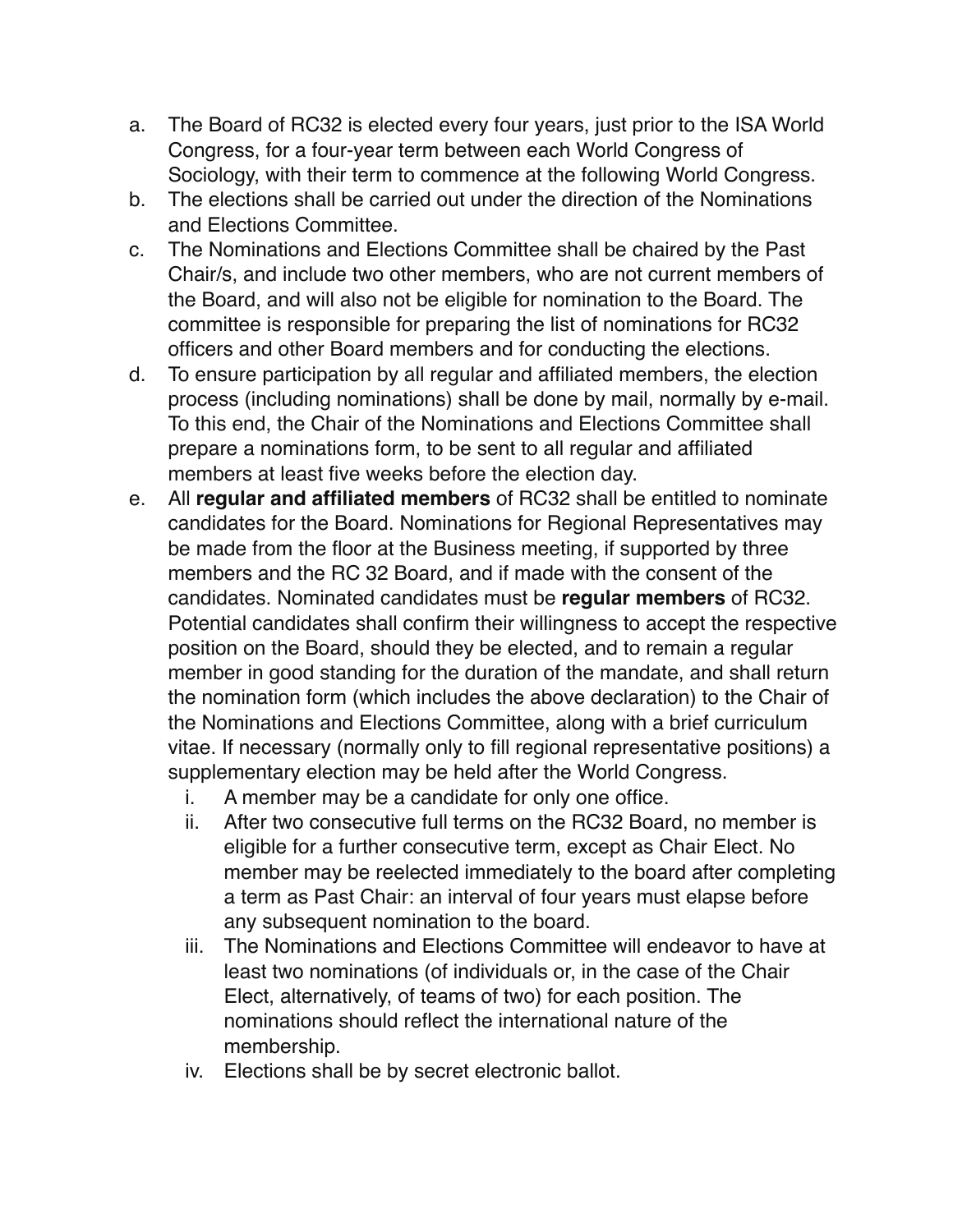- f. Efforts should be made by the nominations committee to reflect the international nature of the membership.
- g. The Chair of the Nominations and Elections Committee shall prepare a ballot listing all nominated candidates (and their normal country of residence) for each position on the Board. In case of more than one nomination for the same position, the nominated candidates shall be listed in alphabetical order. The ballot shall be sent to all regular and affiliated members of RC32 by electronic mail at least five weeks before the Election Day. Election Day will be no later than two weeks before the beginning of the World Congress.
- h. A meeting of members from both the old and new RC32 Boards is held during the World Congress of Sociology to help evaluate past activities, to establish planning committees and to begin to plan activities for the next four years. This meeting is open to all RC32 members. Officially the new members of the incoming Board begin their mandate at the business meeting after the Nominations and Elections Committee report. The Committee is encouraged to also post/circulate the results before the business meeting.

#### **Article VII. Responsibilities and Duties of Officers**

- a. Chair:
	- i. Assumes overall responsibility for the functioning of RC32 and assumes major responsibility for the RC32 World Congress Program. When there are Co-Chairs, the two will work in collaboration.
	- ii. In consultation with the Board, identify the theme for at least one mid-term conference and takes responsibility for the organization or co-organization of these inter-Congress meetings.
	- iii. In collaboration with the Secretary prepare the application for the RC's activity grant from ISA, the report on its use, and the activity reports requested by the ISA.
	- iv. Plan the business meeting and share the agenda.
	- v. Prepare handing over notes for incoming Chair(s).
	- vi. Prepare ISA mandated reports in collaboration with the Secretary and submit these to ISA.
	- vii. After consultation with the Board, take final decisions on all RC32 grants.
- b. Past Chair: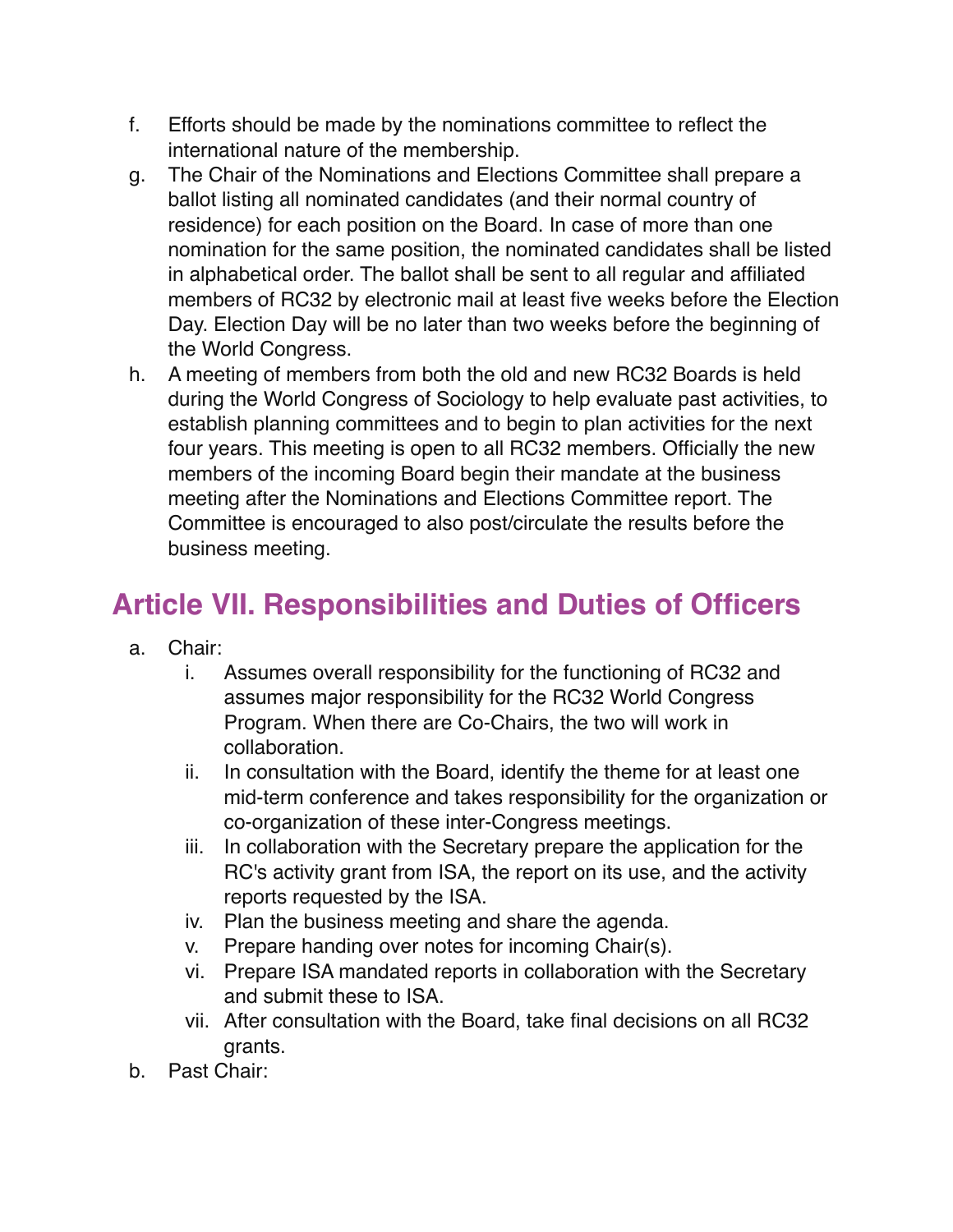- i. Gives advice and support to the Chair and complete projects initiated as Chair, in cooperation with and under the direction of the Chair.
- ii. Chairs the Nominations and Elections Committee and has primary responsibility for obtaining nominations and running the election (These responsibilities are described in detail in Article VI.)
- c. Chair Elect:
	- i. Works in cooperation with the Chair to organize the RC32 World Congress and Forum.
	- ii. Works on the student prize.
	- iii. Works in cooperation with other officers to carry out RC32 activities, including the organization of Roundtables for the Congress and Forum.
- d. Secretary:
	- i. Prepares minutes of the business meeting for publication in the RC32 newsletter with a request for suggested amendments. Corrections are either incorporated or forwarded as amendments to the next business meeting where the minutes are adopted.
	- ii. Communicates with successful applicants of travel grants and prepares reports on the successful applicants for the Board and ISA.
	- iii. Keeps an institutional memory of RC32 history and procedures.
	- iv. The Secretary communicates with the membership and keeps an up-to-date membership list.
- e. Treasurer:
	- i. Treasurer maintains financial records of funds, The treasurer requests regular updates of membership information from the ISA Secretariat and the transfer from the ISA of the dues collected from regular members, at least twice a year and updates the Secretary and Chair/s accordingly.
	- ii. A prepared statement of financial affairs shall be given by the Treasurer to the Board annually and to the Business Meeting held every two years during the ISA World Congress and ISA World Forum. The Treasurer must be discharged of her/his financial responsibilities by the Business Meeting held during each ISA World Congress. This report will be published in the newsletter following the World Congress or Forum.
	- iii. Prepares the processing of travel grant applications in collaboration with the Chair.
- f. Newsletter Editor: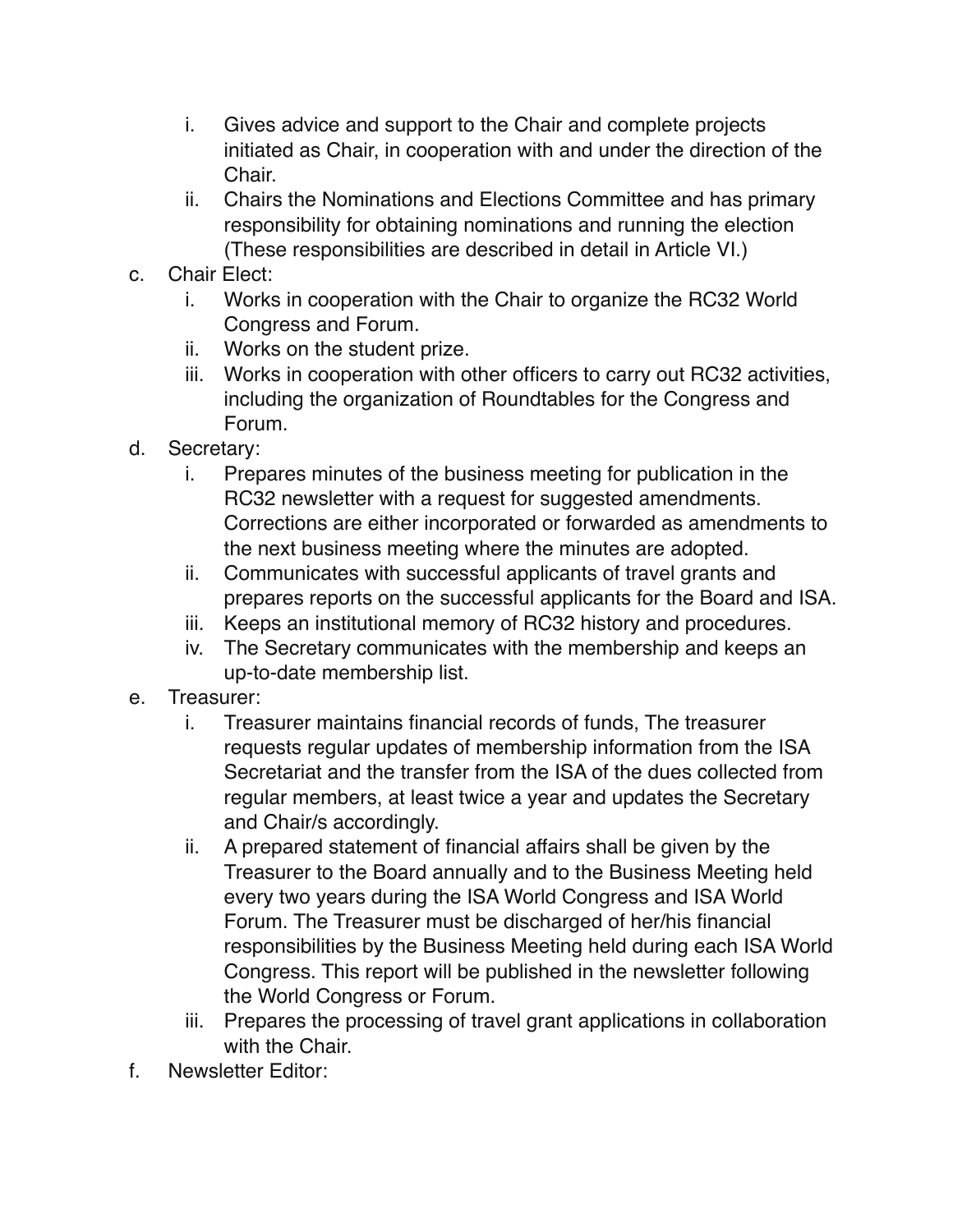- i. Collects, organizes and distributes news of interest to RC32 members. Newsletter issues should be scheduled in such a way as to maximize participation of members in research committee projects. The incumbent needs to have institutional support such as secretarial and emailing services.
- g. Representative to the Research Council
	- i. Designated by the Board, this person will normally be the Chair or one of the co-chairs, with the other co-chair (if there is one), the/a past chair or the/an incoming Chair as an alternate.
	- ii. Represents RC32 in the ISA Research Council. This Council meets in the biennium between world congresses, and during the World Congress. The representative is generally in charge of writing a research paper for presentation during the scholarly activity held in conjunction with the mid-term meeting of the Research Council. Within the guidelines issued by the ISA Vice President Research for this paper, it should be representative of the contributions presented by RC32 participants in world meetings.
	- iii. If the Research Council Representative and the alternate are unable to attend one of these meetings, the Chair should be informed as soon as possible so that a replacement alternate may be named to represent RC32 on that occasion.
- h. Regional Representatives will take an active part within their region to:
	- i. enlarge participation of their region and bring new members to RC32.
	- ii. disseminate information on RC32 and its activities.
	- iii. co-organize RC32 conferences or workshops in their region, if requested by the Board to do so.
	- iv. locate researchers who could organize sessions and/or otherwise participate in the ISA World Congress and other ISA related conferences.
	- v. identify new issues and creative lines of inquiry for further research on women, gender, and society.
	- vi. contribute to the RC32 newsletter on Women, Gender, and Society from their region.
	- vii. maintain lists of researchers on Women, Gender, and Society, as well as of topics of interest in their region that may contribute to RC32. Maintain lists of institutions (universities, departments, research organizations, etc.) that may support RC32

#### **Article VIII. General Business Meeting**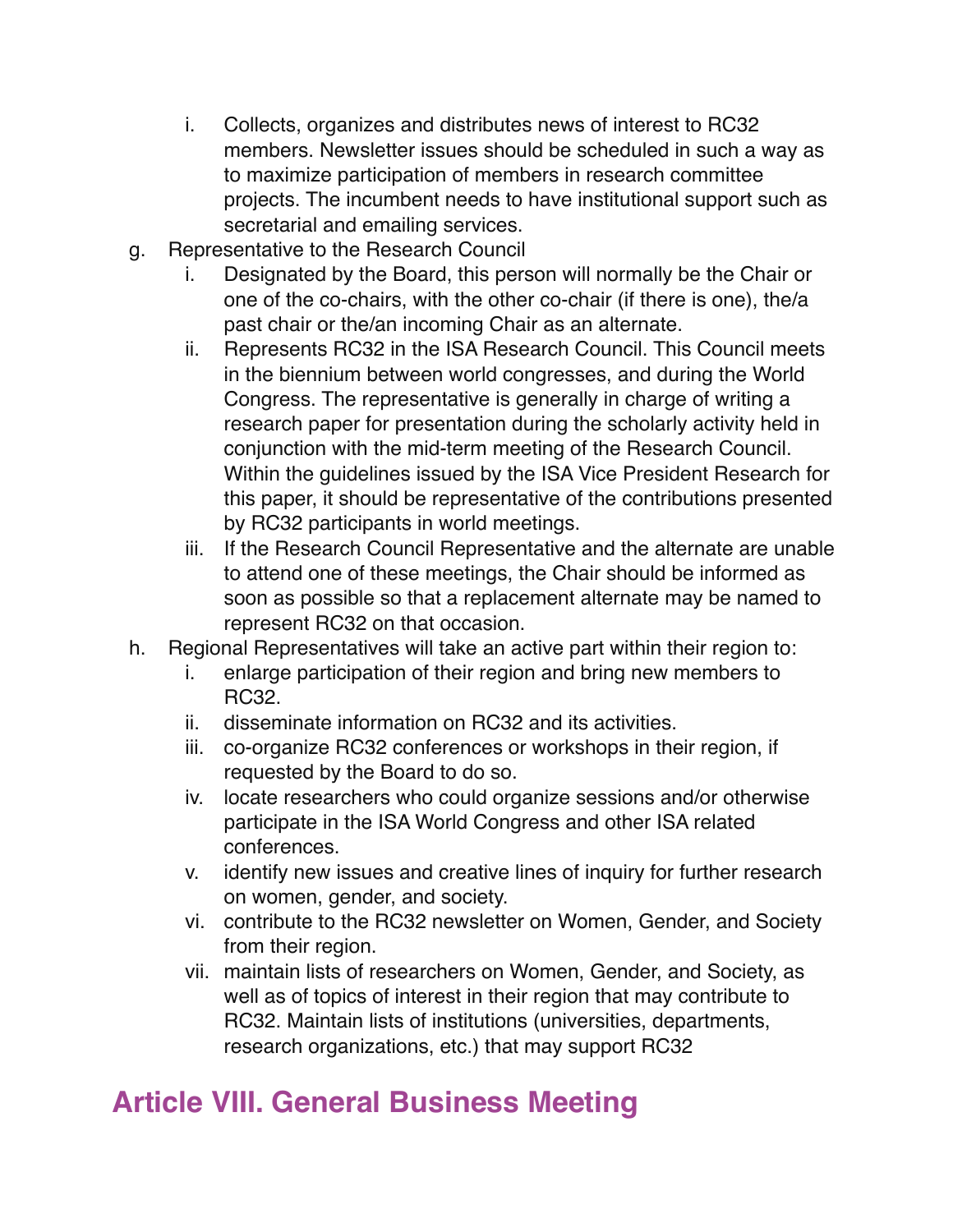- a. A general meeting of members shall be held once every two years at the ISA World Congress and the World Forum. The meeting is chaired by the Chair or the Past Chair of RC32 in the case of the Chair not being present.
- b. Announcement of the General Business Meeting shall be made to the members at least two months in advance, together with a tentative agenda of business.
- c. Votes can only be cast by regular and affiliated RC32 members in good standing who are present at the meeting.
- d. The duties of the General Business Meeting:
	- i. to evaluate and approve the four-year report;
	- ii. to discharge the outgoing Board of its responsibilities, including the financial statement;
	- iii. to discuss and carry motions on any other point that may arise.
- e. Decisions at the General Business Meeting are taken by simple majority.
- f. A written petition of twenty members to the Chair within six months after the general meeting can institute a mail ballot to the membership of any issue presented at the general meeting.
- g. The Board, by majority, can also institute a mail (email) ballot the membership at any time.

#### **Article IX. Final Regulations**

- a. The statutes of RC32 were adopted in 1995 and revised in 2010 and in 2018.
- b. Amendments to statutes must be proposed to the Chair in writing at least 75 days prior to scheduled RC32 business meetings (every four years at World Congresses). Amendments are discussed at the business meetings and voted by simple majority of members present or voting in case of mail or e-mail ballot.
- c. The Archives at the University of Colorado is the repository of the ISA RC 32 Women in Society Historical Collection, where both papers presented and RC 32 records are kept. It is the responsibility of both members and the RC Council to ensure that deposits are made.

#### **BY LAWS**

Affiliation fees: The RC32 affiliation fees are fixed as follows: